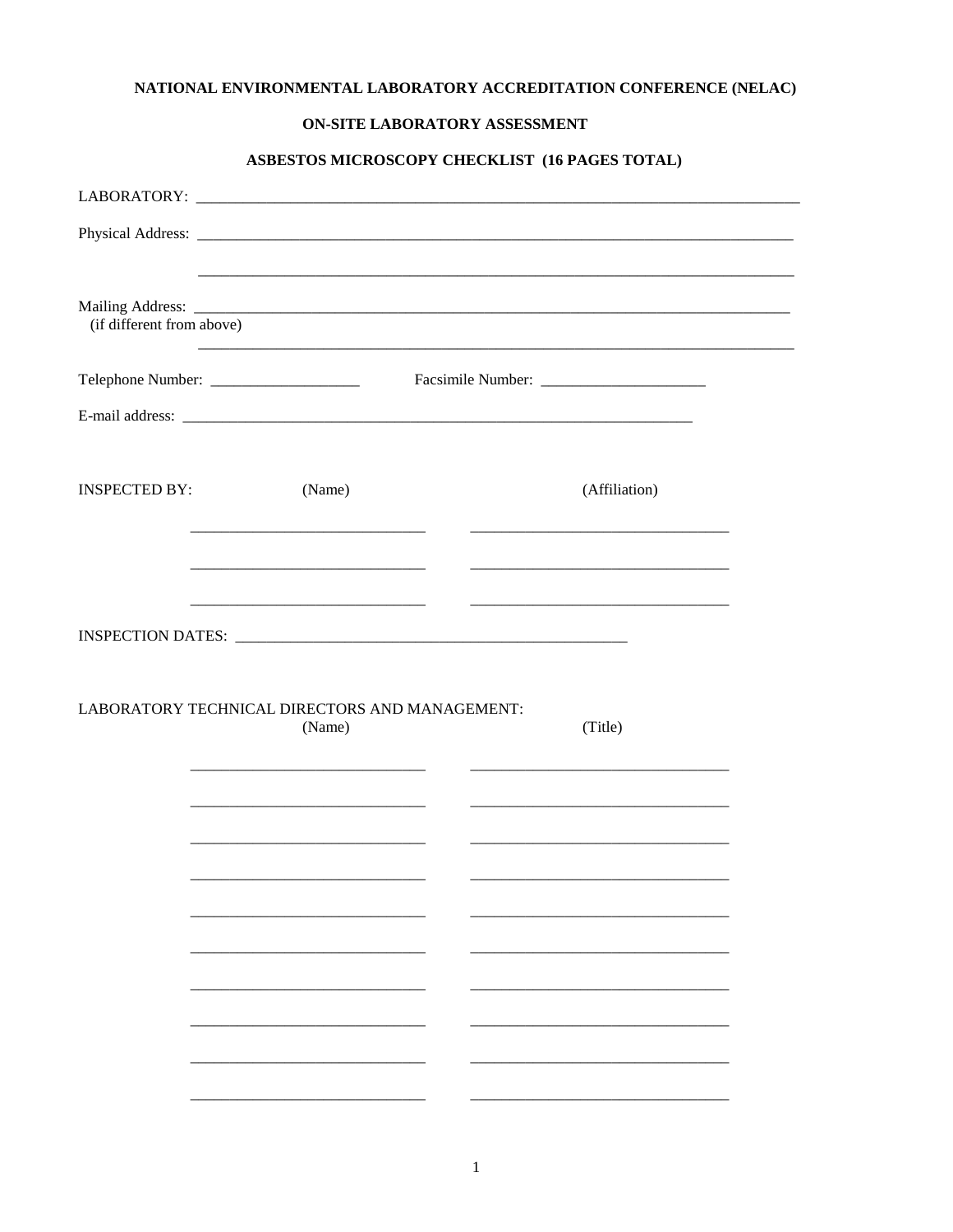GENERAL INSTRUCTIONS: Before each item is a blank line and a NELAC Standard citation in **Bold Numerals**.

Place a check mark ( \\_\_---- ) in the blank if the laboratory meets the NELAC Standard referenced.

- Place an X-mark  $(X)$  in the blank if the Standard is not met and the laboratory must devise an acceptable Plan of Correction and estimated completion date. **The NELAC Standard reference must be cited in in the on-site assessment report.**
- Mark **"N/A"** in the blank if the NELAC Standard is not applicable to this laboratory, either because of the nature of its business mission, because of the analytical tests it performs, or because of the situation never ever happening.

#### **Notes:**

The use of **EPA Methods 100.1 & 100.2** for SDWA are **mandated at 40 CFR Part 141.23(k)**

|                               | If the laboratory appears to meet a particular NELAC Standard but does not have the documentation to back up |
|-------------------------------|--------------------------------------------------------------------------------------------------------------|
| its claim, use the following: |                                                                                                              |

| 5.0 | Does the laboratory have all items identified in NELAC Chapter 5 Quality Systems available |
|-----|--------------------------------------------------------------------------------------------|
|     | for on-site inspection or data audit                                                       |

### **ASBESTOS LABORATORY TOUR**

| Ð        | Does the laboratory have <b>procedures</b> for developing <b>acceptance/rejection criteria</b> for each<br>test method                                                                                                                                                                                    |
|----------|-----------------------------------------------------------------------------------------------------------------------------------------------------------------------------------------------------------------------------------------------------------------------------------------------------------|
| 5.5.3.2  | Does the laboratory meet & document adherence to <b>laboratory facility requirements</b> specified<br>by the test method<br><b>Note: 40 CFR Part 763, App. A to Subpart E</b> requires sample preparation area for air samples<br>in a <b>separate room</b> from where bulk Asbestos samples are prepared |
| D.6.4(b) | Does the laboratory use the results of <b>proficiency test sample analysis</b> to evaluate its ability to<br>produce accurate data                                                                                                                                                                        |
| D.6.9    | Has the laboratory established & adhered to written procedures to minimize the possibility of<br>cross-contamination between samples                                                                                                                                                                      |

COMMENTS: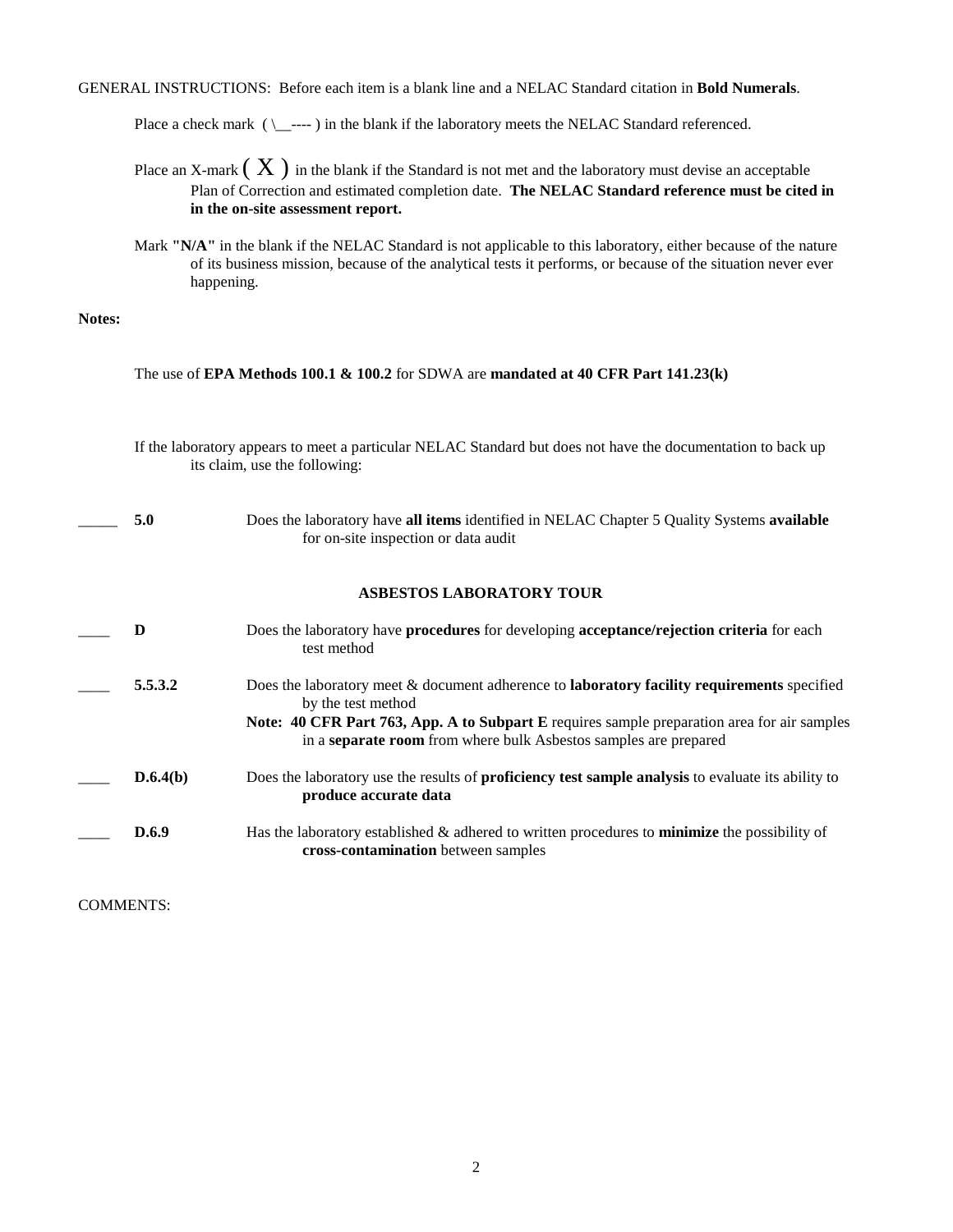### **ASBESTOS TEST METHODS**

|                          | 5.5.4.1.2(a)                    | Does the laboratory have an in-house methods manual for each accredited analyte or method<br>Note: This manual may consist of copies of published or referenced test methods                                                                   |
|--------------------------|---------------------------------|------------------------------------------------------------------------------------------------------------------------------------------------------------------------------------------------------------------------------------------------|
|                          | 5.5.4.1.2(b)                    | Does the laboratory clearly indicate in its methods manual any modifications made to the<br>referenced test method and describe any changes or clarifications where the referenced<br>test method is ambiguous or provides insufficient detail |
|                          |                                 | Does each test method in the in-house methods manual include or reference, where applicable:                                                                                                                                                   |
|                          | 5.5.4.1.2(b)(1)                 | <b>Identification</b> of the test method                                                                                                                                                                                                       |
|                          | 5.5.4.1.2(b)(2)                 | Applicable matrix or matrices                                                                                                                                                                                                                  |
|                          | 5.5.4.1.2(b)(3)                 | <b>Method Detection Limit</b>                                                                                                                                                                                                                  |
|                          | 5.5.4.1.2(b)(4)                 | Scope & application, including components to be analyzed                                                                                                                                                                                       |
| $\frac{1}{1}$            | 5.5.4.1.2(b)(5)                 | Summary of the test method                                                                                                                                                                                                                     |
|                          | 5.5.4.1.2(b)(6)                 | <b>Definitions</b>                                                                                                                                                                                                                             |
|                          | 5.5.4.1.2(b)(7)                 | <b>Interferences</b>                                                                                                                                                                                                                           |
|                          | 5.5.4.1.2(b)(8)                 | <b>Safety</b>                                                                                                                                                                                                                                  |
|                          | 5.5.4.1.2(b)(9)                 | <b>Equipment &amp; supplies</b>                                                                                                                                                                                                                |
| $\overline{a}$           |                                 | 5.5.4.1.2(b)(10) Reagents $&$ standards                                                                                                                                                                                                        |
|                          |                                 | 5.5.4.1.2(b)(11) Sample collection, preservation, shipment, & storage                                                                                                                                                                          |
|                          |                                 | $5.5.4.1.2(b)(12)$ Quality control                                                                                                                                                                                                             |
| $\overline{\phantom{a}}$ |                                 | 5.5.4.1.2(b)(13) Calibration & standardization                                                                                                                                                                                                 |
| $\overline{\phantom{a}}$ | 5.5.4.1.2(b)(14) Procedure      |                                                                                                                                                                                                                                                |
|                          | $5.5.4.1.2(b)(15)$ Calculations |                                                                                                                                                                                                                                                |
|                          |                                 | $5.5.4.1.2(b)(16)$ Method performance                                                                                                                                                                                                          |
|                          |                                 | $5.5.4.1.2(b)(17)$ Pollution prevention                                                                                                                                                                                                        |
|                          |                                 | 5.5.4.1.2(b)(18) Data assessment $\&$ acceptance criteria for quality control measures                                                                                                                                                         |
|                          |                                 | 5.5.4.1.2(b)(19) Corrective actions for out-of-control data                                                                                                                                                                                    |
|                          |                                 | 5.5.4.1.2(b)(20) Contingencies for handling out-of-control or unacceptable data                                                                                                                                                                |
|                          |                                 | $5.5.4.1.2(b)(21)$ Waste management                                                                                                                                                                                                            |
|                          | 5.5.4.1.2(b)(22) References     |                                                                                                                                                                                                                                                |
|                          |                                 | 5.5.4.1.2(b)(23) Tables, diagrams, flowcharts, validation data                                                                                                                                                                                 |
|                          | 5.5.9.2(d)                      | Does the laboratory's Asbestos data indicate that the quality control protocols in the<br>test methods manual are being followed                                                                                                               |
|                          | D                               | Does the laboratory assess $\&$ evaluate all quality control measures on an on-going basis                                                                                                                                                     |
|                          | D                               | Does the laboratory use quality control acceptance criteria to determine the validity of the data                                                                                                                                              |
|                          | D                               | Does the laboratory ensure that the <b>essential standards</b> outlined in Appendix D are incorporated<br>into the method manuals and/or Quality Manual                                                                                        |

COMMENTS: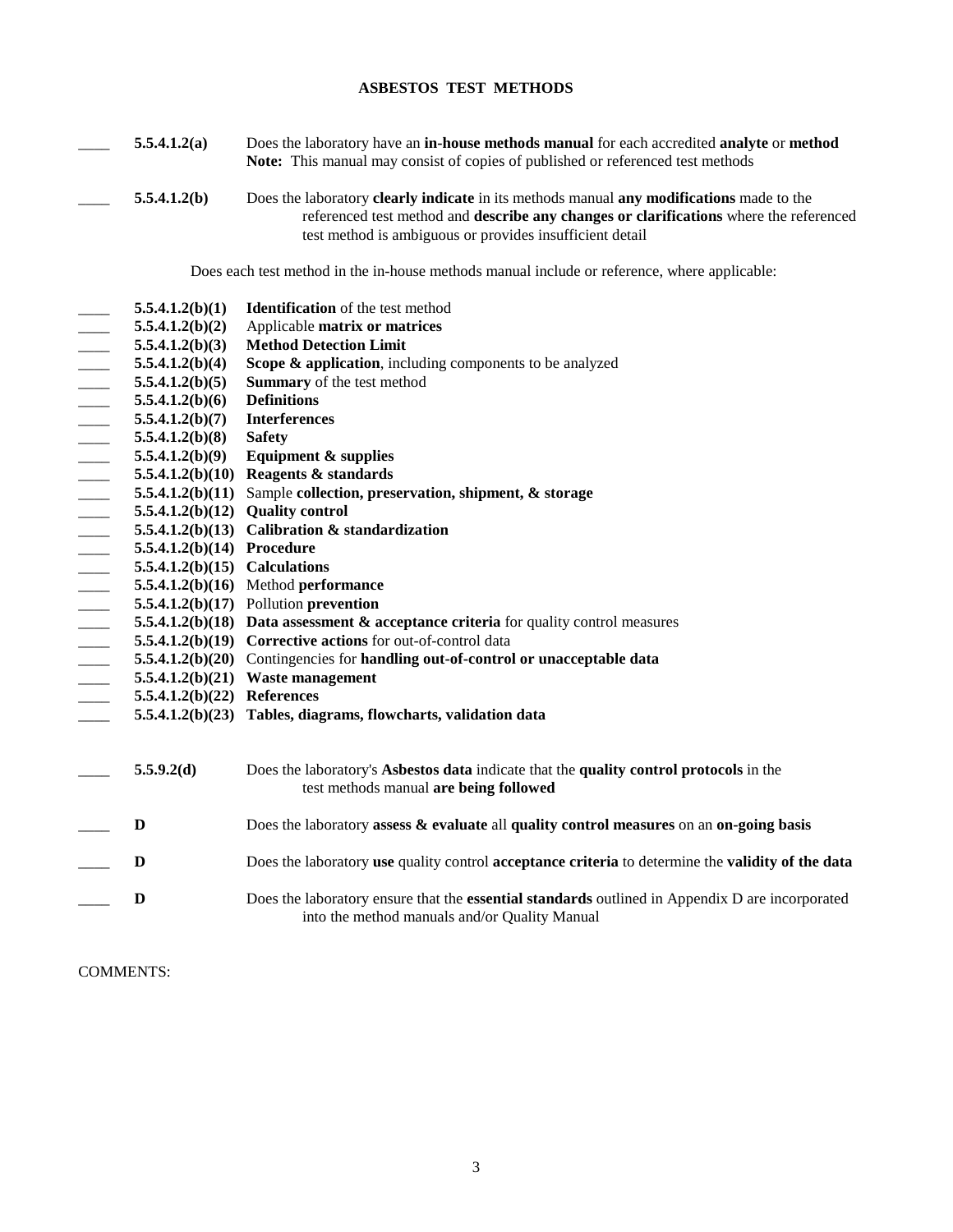## ASBESTOS TEST METHOD ASSESSED: \_\_\_\_\_\_\_\_\_\_\_\_\_\_\_\_\_\_\_\_\_\_\_\_\_\_\_\_\_\_\_\_\_\_\_\_

| 5.5.4.2.2(a)<br>C.1<br>D.6.4(a) | Has the laboratory performed a satisfactory demonstration of method capability prior to the<br>acceptance & institution of this test method                                                                                                                                                                                                                                                                                                                                                                                                                                                                                                   |
|---------------------------------|-----------------------------------------------------------------------------------------------------------------------------------------------------------------------------------------------------------------------------------------------------------------------------------------------------------------------------------------------------------------------------------------------------------------------------------------------------------------------------------------------------------------------------------------------------------------------------------------------------------------------------------------------|
| C.1                             | Does the laboratory document in its Quality Manual other adequate approaches to<br><b>Demonstration of Capability</b> if the procedure in Appendix C is <b>not required</b> by the<br>mandated test method or regulation and if the laboratory elects not to perform this<br>procedure                                                                                                                                                                                                                                                                                                                                                        |
| 5.5.4.2.2(d)<br>C.2             | Does the laboratory use the NELAC-specified certification statement to document the<br>completion of each Demonstration of Capability (initial & continuing)                                                                                                                                                                                                                                                                                                                                                                                                                                                                                  |
| C.2                             | Are copies of these certification statements retained in the personnel records of each employee<br>performing the test method                                                                                                                                                                                                                                                                                                                                                                                                                                                                                                                 |
| 5.5.2.6(c)(3)                   | Does each Analyst have documentation of continued proficiency by at least one of the following<br>once per year:                                                                                                                                                                                                                                                                                                                                                                                                                                                                                                                              |
|                                 | - Acceptable performance of a <b>blind sample</b> (single blind to the analyst)<br>- Another demonstration of capability or initial measurement system evaluation<br>- Successful performance of a blind performance sample on a similar test method using the same<br>technology (acceptance limits must be determined prior to analysis)<br>- At least 4 consecutive laboratory control samples with acceptable levels of precision $\&$<br>accuracy (acceptance limits must be determined prior to analysis)<br>- Analysis of authentic samples that have been analyzed by another trained analyst with<br>statistically identical results |
| 5.5.4.2.2(d)                    | Does the laboratory retain all associated supporting data necessary to reproduce the analytical<br>results summarized in the appropriate certification statement                                                                                                                                                                                                                                                                                                                                                                                                                                                                              |
| 5.5.4.2.2(e)<br>C.1             | Does the laboratory complete a demonstration of capability each time there is a change in<br>instrument type, personnel, or test method                                                                                                                                                                                                                                                                                                                                                                                                                                                                                                       |
| 5.5.4.2.2(f)                    | Does the laboratory fully document the achievement of demonstration of capability<br>requirements for each specialized work cell<br>Note: A work cell is defined as a group of analysts with specifically defined tasks that together<br>perform the test method                                                                                                                                                                                                                                                                                                                                                                              |
| 5.5.4.2.2(g)                    | Does the laboratory demonstrate & document acceptable performance through acceptable<br>continuing performance checks (e.g laboratory control samples) each time that<br>membership in a work cell changes                                                                                                                                                                                                                                                                                                                                                                                                                                    |
| 5.5.4.2.2(g)                    | Do the new members of the work cell work with experienced analysts in the specialty area                                                                                                                                                                                                                                                                                                                                                                                                                                                                                                                                                      |
| 5.5.4.2.2(g)                    | Does the laboratory repeat a Demonstration of Capability with the new work cell if the first 4<br>continuing performance checks following the change in personnel produce a failure<br>in any sample batch acceptance criteria                                                                                                                                                                                                                                                                                                                                                                                                                |
| 5.5.4.2.2(g)                    | Does the laboratory repeat a Demonstration of Capability if the entire work cell is changed or<br>replaced                                                                                                                                                                                                                                                                                                                                                                                                                                                                                                                                    |
| 5.5.4.2.2(h)                    | Is the performance of the work cell as a group linked to the training records of the individual<br>members of the work cell                                                                                                                                                                                                                                                                                                                                                                                                                                                                                                                   |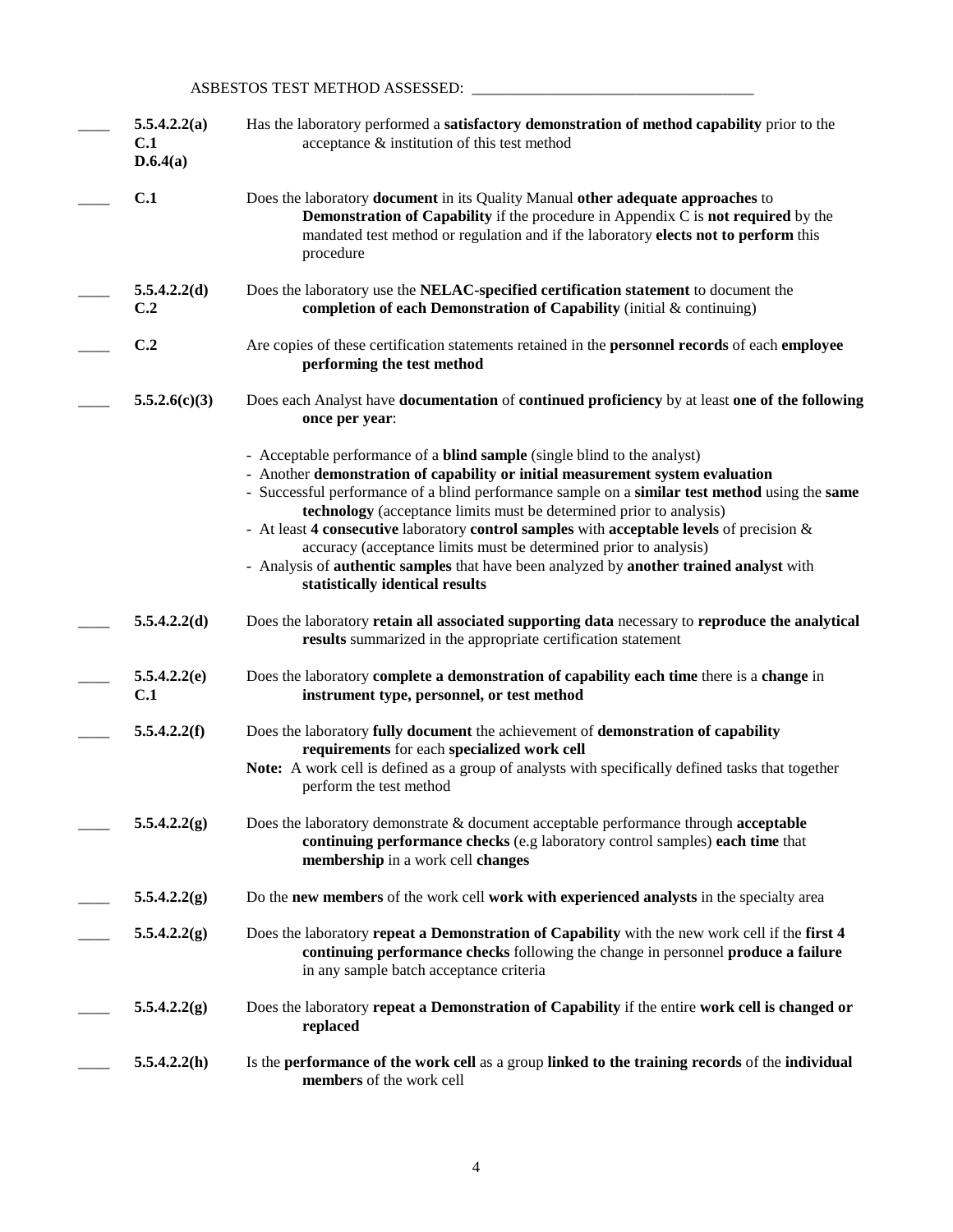# **TRANSMISSION ELECTRON MICROSCOPY (TEM)**

## **Negative Controls**

| D.6.1.1.1(a) | Are at least 4 glass sample bottles $\&$ at least 1 polyethylene sample container per set of 24 such<br>sample containers tested for <b>background asbestos levels</b> prior to sample collection of<br>waters & wastewaters                                                                       |
|--------------|----------------------------------------------------------------------------------------------------------------------------------------------------------------------------------------------------------------------------------------------------------------------------------------------------|
| D.6.1.1.1(a) | Is the <b>bottle blank level</b> of Asbestos less than or equal to 0.01 MFL (million fibers per liter) for<br>fibers greater than 10 um in length                                                                                                                                                  |
| D.6.1.1.1(b) | Is a process blank sample consisting of asbestos-fiber-free water run before the first field sample<br>Note: The quantity of water filtered must be at least 10 mL for a 25-mm diameter filter & 50 mL for<br>a 47-mm diameter filter                                                              |
| D.6.1.1.2(a) | Is a blank filter prepared $\&$ analyzed with each set of 20 or fewer air samples analyzed<br>Note: The blank filter must be left uncovered during preparation of the sample set, and a wedge<br>from that blank filter must be prepared $\&$ analyzed alongside wedges from the sample<br>filters |
| D.6.1.1.2(b) | Is the maximum Asbestos contamination on a single blank filter no more than 53 structures per<br>square millimeter                                                                                                                                                                                 |
| D.6.1.1.2(b) | Is the maximum average Asbestos contamination for all blank filters no more than 18 structures<br>per square millimeter                                                                                                                                                                            |
| D.6.1.1.3(a) | Are <b>contamination checks</b> using asbestos-free material (e.g., a glass fiber blank) performed at a<br>frequency of at least one per every 20 bulk Asbestos samples analyzed                                                                                                                   |
| D.6.1.1.3(a) | Is an <b>investigation done</b> to detect $\&$ remove the source of Asbestos contamination when the<br>contamination check detects Asbestos at a concentration exceeding 0.1%                                                                                                                      |
| D.6.1.1.3(b) | Does the laboratory maintain a list of non-Asbestos fibers that can be confused with Asbestos<br>Note: The list must include crystallographic and/or chemical properties that disqualify each fiber<br>being identified as Asbestos                                                                |

# **Test Variability / Reproducibility**

| D.6.2.1                | Are quality assurance analyses <b>performed regularly</b> covering all time periods, instruments, $\&$<br>personnel                                           |
|------------------------|---------------------------------------------------------------------------------------------------------------------------------------------------------------|
| D.6.2.1                | Is the selection of samples <b>random</b> for quality assurance analyses                                                                                      |
| D.6.2.1                | When possible, are checks on personnel performance executed without their prior knowledge                                                                     |
| D.6.2.1                | Is a disproportionate number of analyses not performed prior to internal & external audits                                                                    |
| D.6.2.1.1<br>D.6.2.1.2 | Are all water, was tewater, $\&$ air analyses performed on relocater grids so that other<br>laboratories can easily repeat analyses on the same grid openings |
| D.6.2.1.1              | Are quality assurance analyses not postponed during periods of heavy workloads of water $\&$<br>wastewater sample analyses                                    |
| D.6.2.1.1              | Does the total number of QA samples & blanks for water & wastewater analyses <b>exceed 10%</b> of<br>the total sample workload                                |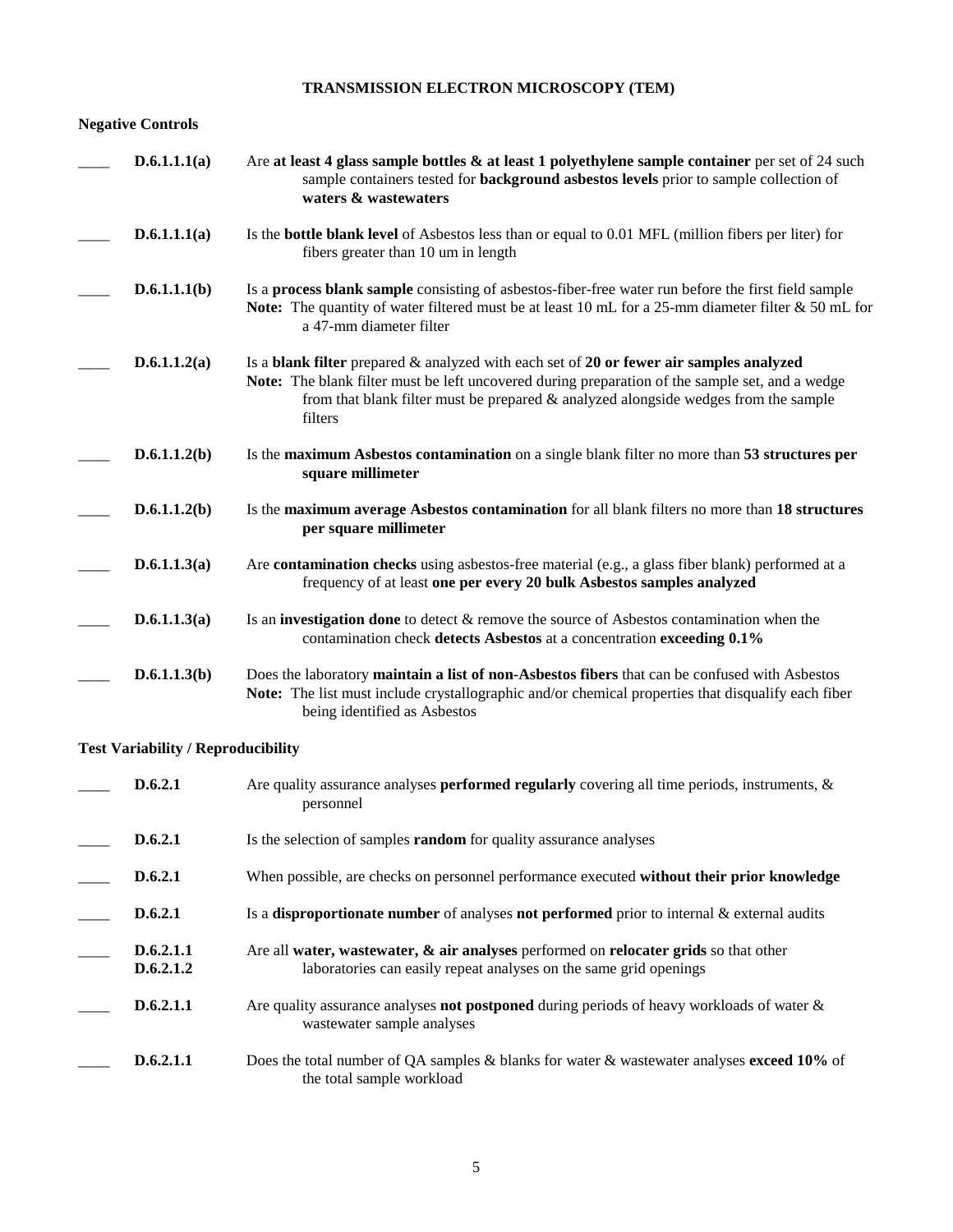| D.6.2.1.2                    | If more than one TEM is used for Air Asbestos analyses, does the laboratory perform<br>intermicroscope analyses to detect instrument bias                                                                                                                                                                 |
|------------------------------|-----------------------------------------------------------------------------------------------------------------------------------------------------------------------------------------------------------------------------------------------------------------------------------------------------------|
| D.6.2.1.2                    | Does the laboratory & each TEM analyst for air samples analyze NIST SRM 1876b annually to<br>obtain trimmed mean analytical results within $80\%$ of the lower limit & 110% of the<br>upper limit of the 95% confidence limits as published on the certificate                                            |
| D.6.2.1.2                    | Does the laboratory have documentation demonstrating that TEM analysts for Air samples correctly<br>classify at least 90% of both bundles & single fibrils of Asbestos structures greater than or<br>equal to 1 um in length in known standard reference materials (e.g., NIST bulk Asbestos<br>SRM 1866) |
| D.6.2.1.2                    | Are interlaboratory analyses performed to detect laboratory bias                                                                                                                                                                                                                                          |
| D.6.2.1.2                    | Does the frequency of interlaboratory verified analyses correspond to a minimum of 1 per 200<br>grid square analyses for clients                                                                                                                                                                          |
| D.6.2.1.1(a)<br>D.6.2.1.2(a) | Is a second, independent analysis performed on the same grids but on different grid openings<br>than used in the original analysis of water, wastewater, $\&$ air samples, at a frequency of<br>at least one per 100 samples                                                                              |
| D.6.2.1.1(a)                 | Are the results of this Replicate analysis within 1.5 times the Poisson standard deviation                                                                                                                                                                                                                |
| D.6.2.1.1(b)                 | Is a second aliquot of water or wastewater sample filtered through a second filter, prepared, $\&$<br>analyzed in the same manner as the original preparation of that sample, at a frequency of<br>at least one per 100 samples                                                                           |
| D.6.2.1.2(b)                 | Is a <b>second wedge</b> from an air sample filter prepared $\&$ analyzed in the same manner as the<br>original preparation of that sample, at a frequency of at least one per 100 samples                                                                                                                |
| D.6.2.1.1(b)<br>D.6.2.1.2(b) | Are the results of this Duplicate analysis within 2.0 times the Poisson standard deviation                                                                                                                                                                                                                |
| D.6.2.1.1(c)<br>D.6.2.1.2(c) | Is a second, independent analysis performed on the same grids $\&$ grid openings used in the<br>original analysis of water, wastewater, & air samples, at a frequency of at least one per<br>20 samples                                                                                                   |
|                              | <b>Note:</b> The 2 sets of results must be compared according to Turner & Steel (NISTIR 5351)                                                                                                                                                                                                             |
| D.6.2.1.1(c)<br>D.6.2.1.2(c) | Do the qualified Asbestos analysts maintain an average of at least 80% true positives, less than<br>20% false negatives, $\&$ less than 10% false positives                                                                                                                                               |
| D.6.2.1.3                    | Is at least 30% of the laboratory's bulk sample QC analyses performed on samples containing<br>1-10% Asbestos                                                                                                                                                                                             |
| D.6.2.1.3(a)                 | Are at least one out of 50 bulk Asbestos samples reanalyzed by the same analyst<br>Note: For single-analyst laboratories, this frequency must be at least one every 10 bulk samples                                                                                                                       |
| D.6.2.1.3(b)                 | Are at least one out of 15 bulk Asbestos samples reanalyzed by another analyst                                                                                                                                                                                                                            |
| D.6.2.1.3(b)                 | Are additional reanalyses performed, possibly including another analyst, to resolve discrepancies<br>when classification errors occur, when asbestos identification errors occur, or when<br>inter-analyst precision is found to be unacceptable                                                          |
| D.6.2.1.3(c)                 | Does the laboratory <b>participate in round robin testing</b> with at least one other laboratory, with<br>bulk Asbestos samples sent to this laboratory at least 4 times per year                                                                                                                         |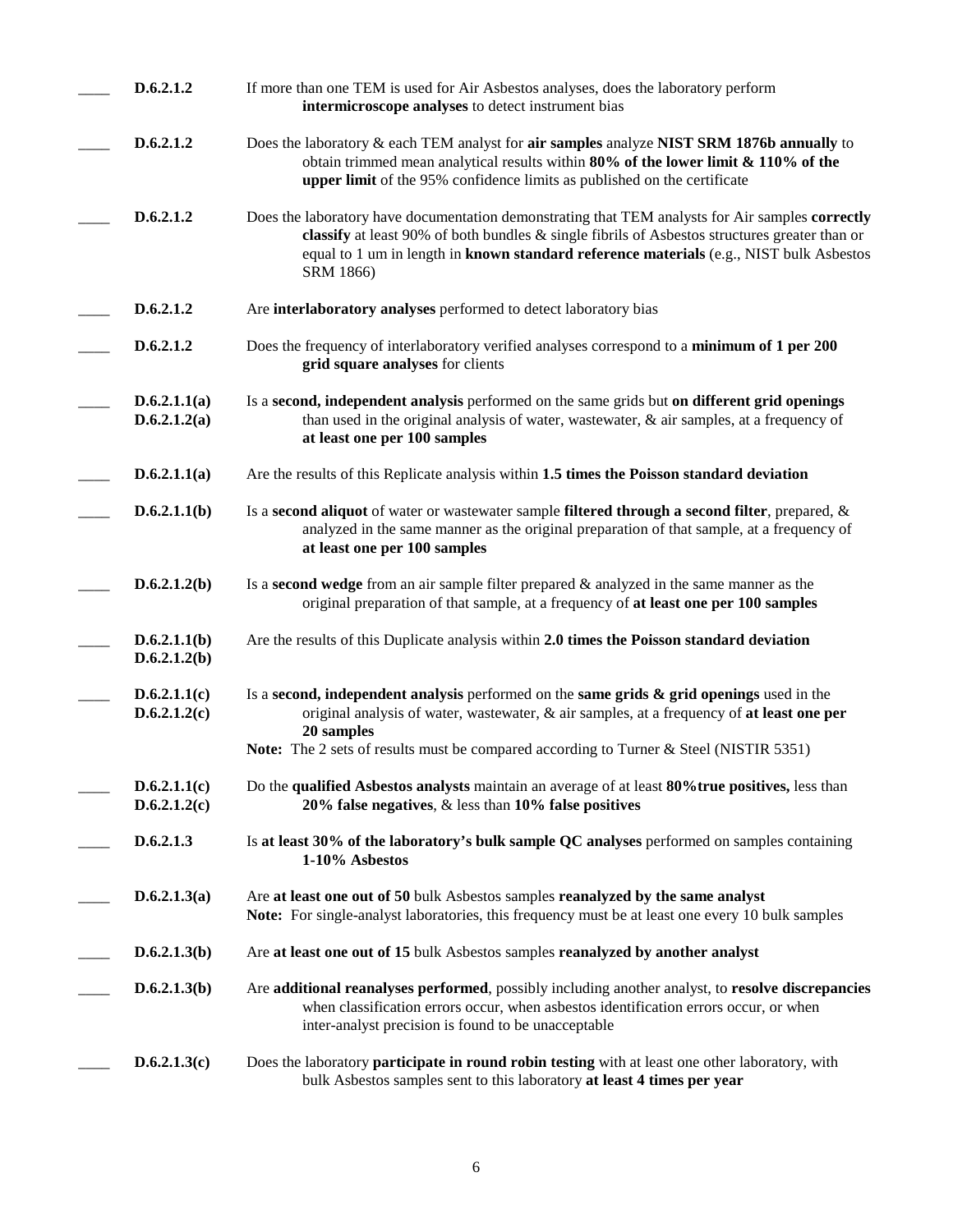| D.6.2.1.3(c)                 | Are the bulk Asbestos round robin samples previously analyzed as QC samples, with the results of<br>round robin analyses assessed in accordance with QC requirements<br>Note: As a minimum, the QC requirements must address misclassifications (false positives, false<br>negatives) & misidentification of asbestos types |
|------------------------------|-----------------------------------------------------------------------------------------------------------------------------------------------------------------------------------------------------------------------------------------------------------------------------------------------------------------------------|
| D.6.3.1.1(a)<br>D.6.3.1.2(a) | Are filter preparations made from all 6 Asbestos types from NIST SRM 1866 & SRM 1867, with<br>concentrations between 1-20 structures (greater than 10 um in length) per 0.01 square<br>millimeters                                                                                                                          |
| D.6.3.1.1(a)<br>D.6.3.1.2(a) | Is one such filter preparation analyzed independently at a frequency of one per 100 samples<br>(waters, wastewaters, & air) analyzed, with results evaluated as verified asbestos analysis<br>in accordance with Turner & Steel (NISTIR 5351)                                                                               |
| D.6.3.1.1(b)<br>D.6.3.1.2(b) | Is NIST SRM 1876b analyzed annually by each analyst, with results evaluated in accordance with<br>limits published for that SRM<br>Note: This SRM may not be appropriate for aqueous Asbestos analysis, but this SRM is the only<br>recognized TEM counting standard                                                        |
| D.6.3.1.3                    | Are all analysts able to <b>correctly identify the 6 related Asbestos types</b> (chrysotile, amosite,<br>crocidolite, anthophyllite, actinolite, & tremolite)                                                                                                                                                               |
| <b>Asbestos Calibration</b>  |                                                                                                                                                                                                                                                                                                                             |
| D.6.5.1.1                    | Are all calibrations performed under the same analytical conditions used for routine Asbestos<br>analysis                                                                                                                                                                                                                   |
|                              | Note: Except as noted below, these standards refer to TEM calibrations for all waters, wastewaters,<br>air, & bulk samples                                                                                                                                                                                                  |
| D.6.5.1.1                    | Are all calibrations recorded in a notebook and include date $\&$ analyst's signature                                                                                                                                                                                                                                       |
| D.6.5.1.1(a)                 | Is magnification calibration done at the fluorescent screen, with the calibration specimen at the<br>eucentric position, at the magnification used for fiber counting<br>(generally 10000-20000x for water & wastewater, 15000-20000x for air & bulk samples)                                                               |
| D.6.5.1.1(a)                 | Is a logbook maintained with the dates of magnification calibration recorded                                                                                                                                                                                                                                                |
| D.6.5.1.1(a)                 | Are the magnification calibrations <b>performed monthly</b> to establish the stability of magnification                                                                                                                                                                                                                     |
| D.6.5.1.1(a)                 | For water $\&$ wastewater samples, is the magnification calibration data displayed on control charts<br>to show trends over time                                                                                                                                                                                            |
| D.6.5.1.1(b)                 | Is the camera length of the TEM in the Selected Area Electron Diffraction (SAED) mode<br>calibrated before SAED patterns of unknown samples are observed                                                                                                                                                                    |
| D.6.5.1.1(b)                 | Is the diffraction specimen in the eucentric position for this calibration                                                                                                                                                                                                                                                  |
| D.6.5.1.1(b)                 | Do these Camera Constant calibrations allow accurate $($ <10% variation) measurement of<br>layer-line spacings on the medium used for routine measurement (i.e., the phosphor<br>screen or camera film), plus <b>accurate</b> $(<5\%$ variation) measurement of zone axis SAED<br>patterns on permanent media (e.g., film)  |
| D.6.5.1.1(b)                 | Are the calibrations <b>performed monthly</b> to establish the stability of the camera constant                                                                                                                                                                                                                             |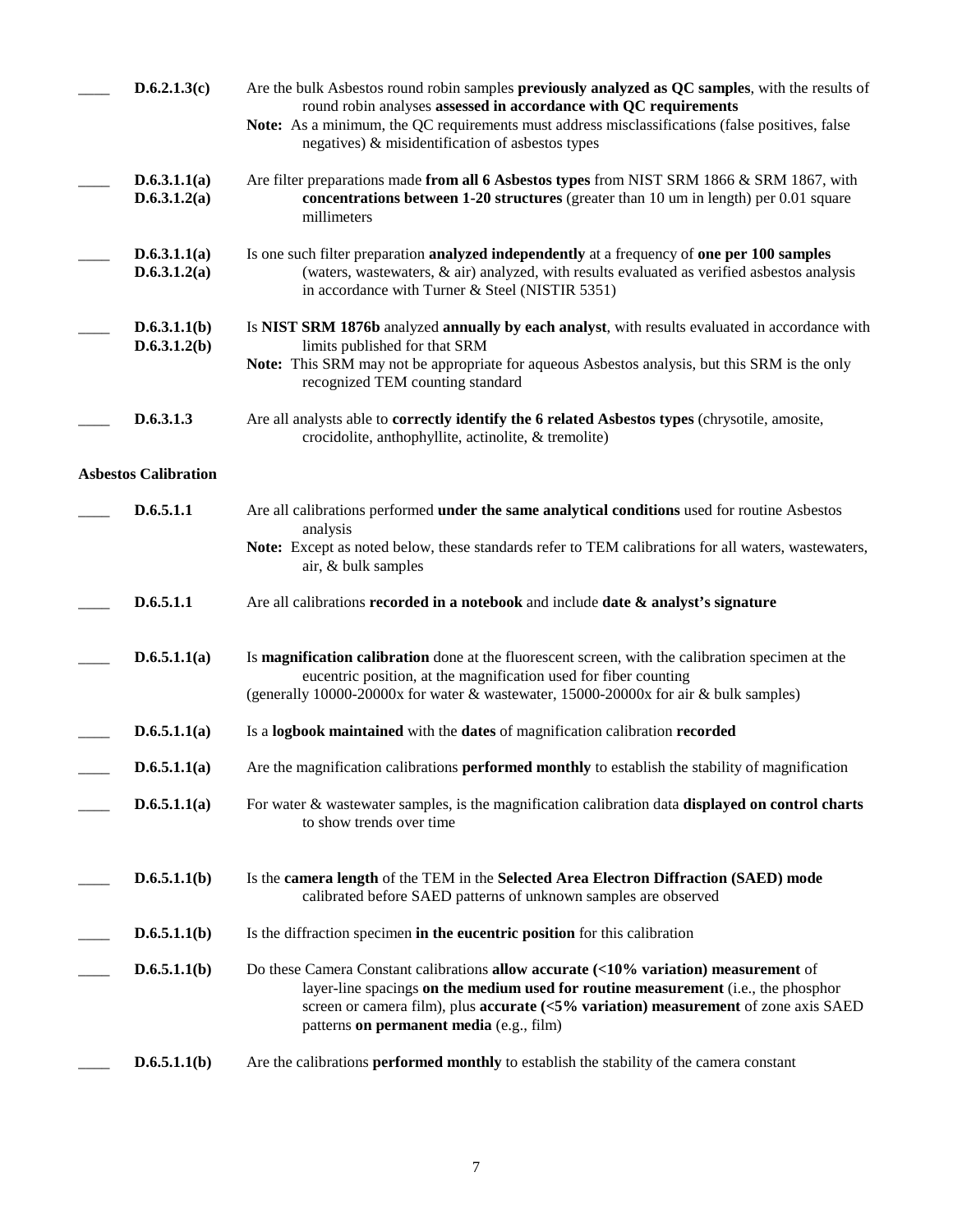| D.6.5.1.1(b)    | Where non-asbestiform minerals may be expected (e.g., winchite, richterite, industrial talc,<br>vermiculite, etc.), is an <b>internal camera constant standard</b> (e.g., gold) deposited $\&$<br>measured on each sample to facilitate accurate indexing of zone axis SAED patterns<br>Note: In such cases, layer-line analysis alone shall not be used |
|-----------------|----------------------------------------------------------------------------------------------------------------------------------------------------------------------------------------------------------------------------------------------------------------------------------------------------------------------------------------------------------|
| D.6.5.1.1(b)    | Is Camera Constant calibration data displayed on control charts that show trends over time                                                                                                                                                                                                                                                               |
| D.6.5.1.1(c)    | Is the diameter of the smallest beam spot at crossover less than 250 nm, as calibrated quarterly                                                                                                                                                                                                                                                         |
| D.6.5.1.1(c)    | Is this Spot Size calibration data displayed on control charts that show trends over time                                                                                                                                                                                                                                                                |
| D.6.5.1.1(d)    | Is the beam dose calibrated so that beam damage to chrysotile is minimized, such that an electron<br>diffraction pattern from a single fibril greater than 1 um in length from a NIST SRM<br>chrysotile sample is stable in the electron beam dose for at least 15 seconds                                                                               |
| D.6.5.1.1(e)(1) | Is the x-ray energy vs. channel number for the EDXA system calibrated to within 20 eV for<br>at least 2 peaks between 0.7 keV & 10 keV                                                                                                                                                                                                                   |
| D.6.5.1.1(e)(1) | Is one peak for the EDXA calibration from the low end $(0.7-2.0 \text{ keV})$ & the other peak from the<br>high end (7-10 kEV) of this range                                                                                                                                                                                                             |
| D.6.5.1.1(e)(1) | Is the calibration of the x-ray energy checked prior to each analysis of samples $\&$ recalibrated<br>if out of the specified range                                                                                                                                                                                                                      |
| D.6.5.1.1(e)(2) | Is the ability of the EDXA system to resolve the Na k-alpha line from the Cu L line confirmed<br>quarterly by obtaining a spectrum from the NIST SRM 1866 crocidolite sample on a<br>copper grid                                                                                                                                                         |
| D.6.5.1.1(e)(3) | Are the <b>k-factors</b> for elements commonly found in Asbestos (Na, Mg, Al, Si, Ca, & Fe) relative<br>Si calibrated semiannually, or anytime the detector geometry is altered                                                                                                                                                                          |
| D.6.5.1.1(e)(3) | Is NIST SRM 2063a used for evaluating the k-factors for Mg, Si, Ca, & Fe<br>Note: k-factors for Na & Al may be obtained from albite, kaersutite, or NIST SRM 99a                                                                                                                                                                                         |
| D.6.5.1.1(e)(3) | Are the k-factors determined to a <b>precision</b> (2-sigma) within 10% relative to the mean value<br>obtained for Mg, Al, Si, Ca, & Fe and within 20% relative to the mean obtained for Na                                                                                                                                                              |
| D.6.5.1.1(e)(3) | Is the k-factor for Na relative to Si between 1.0-4.0                                                                                                                                                                                                                                                                                                    |
| D.6.5.1.1(e)(3) | Are the k-factors for $Mg \& Fe$ relative to Si between 1.0-2.0                                                                                                                                                                                                                                                                                          |
| D.6.5.1.1(e)(3) | Are the k-factors for <b>Al &amp; Ca relative to Si</b> between 1.0-1.75                                                                                                                                                                                                                                                                                 |
| D.6.5.1.1(e)(3) | Is the k-factor for Mg relative to Fe less than or equal to 1.5                                                                                                                                                                                                                                                                                          |
| D.6.5.1.1(e)(3) | Is the EDXA calibration data <b>displayed on control charts</b> that show trends over time                                                                                                                                                                                                                                                               |
| D.6.5.1.1(e)(4) | Is the EDXA detector resolution checked quarterly to ensure a full-width half-maximum<br>resolution less than 175 eV at the Mn k-alpha x-ray emission $(5.90 \text{ keV})$                                                                                                                                                                               |
| D.6.5.1.1(e)(4) | Is the EDXA detector resolution checks displayed on control charts that show trends over time                                                                                                                                                                                                                                                            |
| D.6.5.1.1(e)(5) | Does the laboratory determine portions of a TEM grid for which <b>abnormal x-ray spectra</b> are<br>generated under routine Asbestos analysis conditions & avoid these areas in Asbestos<br>analysis                                                                                                                                                     |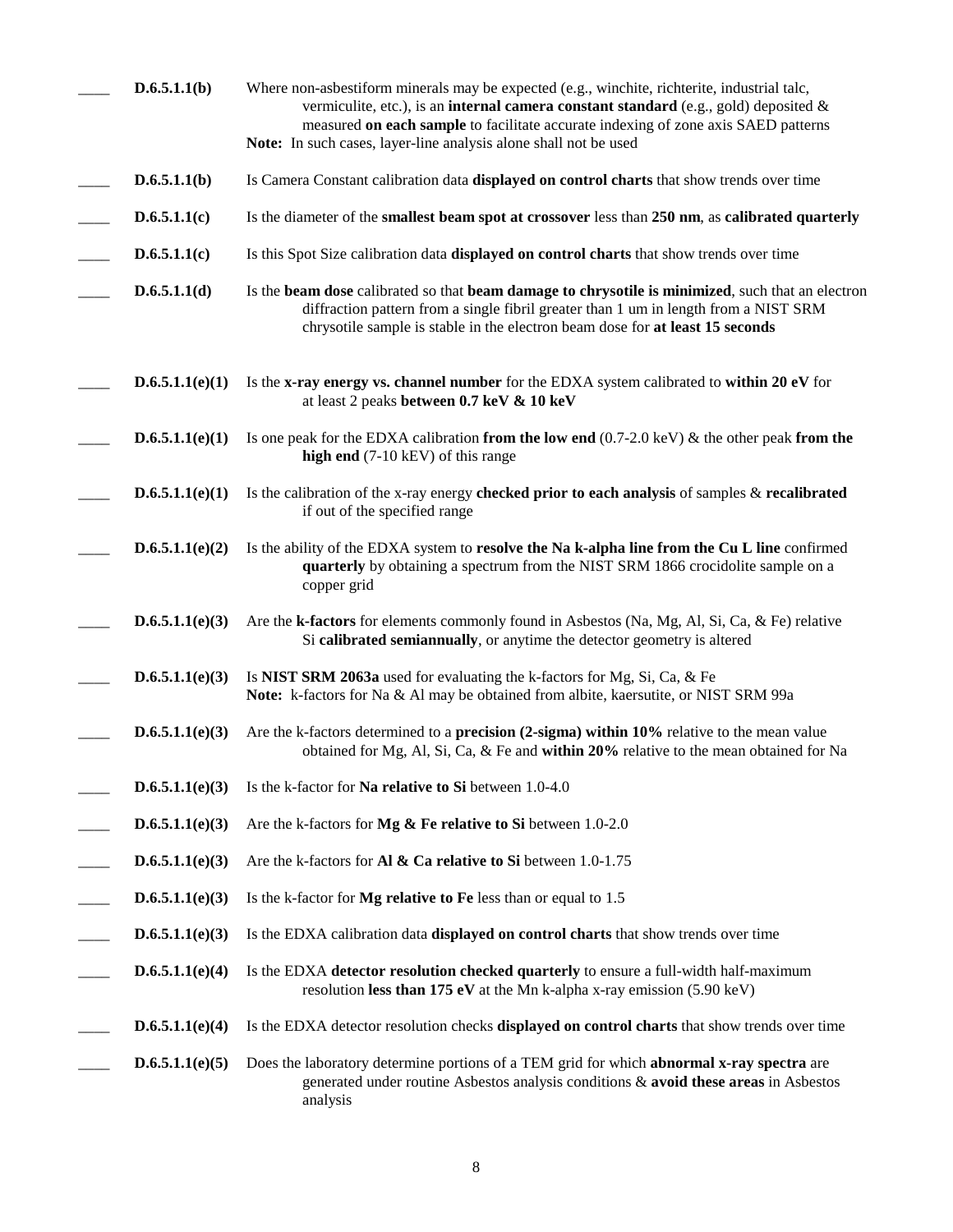| D.6.5.1.1(e)(6)                              | Is the sensitivity of the EDXA detector for collecting x-rays from small volumes <b>documented</b><br>quarterly by collecting resolvable Mg & Si peaks from a unit fibril of NIST SRM 1866<br>chrysotile                                                                                                                                                                                                             |
|----------------------------------------------|----------------------------------------------------------------------------------------------------------------------------------------------------------------------------------------------------------------------------------------------------------------------------------------------------------------------------------------------------------------------------------------------------------------------|
| D.6.5.1.1(f)                                 | Is the low-temperature asher calibrated quarterly by determining the calibration curve for the<br>weight vs. ashing time of collapsed mixed-cellulose-ester (MCE) filters                                                                                                                                                                                                                                            |
| D.6.5.1.1(f)                                 | Is this asher calibration data displayed on control charts that show trends over time                                                                                                                                                                                                                                                                                                                                |
| D.6.5.1.1(g)                                 | Is the magnification of the grid opening measurement system calibrated quarterly using an<br>appropriate standard at a frequency of 20 openings per 20 grids per lot of 1000 TEM<br>grids, or one opening per sample                                                                                                                                                                                                 |
| D.6.5.1.1(g)                                 | Is the <b>variation</b> in the Grid Opening calibration measurements (2-sigma) less than 5% of the<br>mean calibration value                                                                                                                                                                                                                                                                                         |
| <b>Analytical Sensitivity</b>                |                                                                                                                                                                                                                                                                                                                                                                                                                      |
| D.6.6.1.1                                    | Is an analytical sensitivity of 200000 fibers per liter achieved for each water & wastewater<br>sample analyzed                                                                                                                                                                                                                                                                                                      |
|                                              | Note: Sensitivity is defined is defined as the concentration represented by finding one Asbestos<br>structure in the total area of filter examined                                                                                                                                                                                                                                                                   |
| D.6.6.1.2                                    | Is an analytical sensitivity of 0.005 structures per square centimeter achieved for each air<br>sample analyzed                                                                                                                                                                                                                                                                                                      |
| <b>Data Reduction</b>                        |                                                                                                                                                                                                                                                                                                                                                                                                                      |
| D.6.7.1.1(a)<br>D.6.7.1.2(a)<br>D.6.7.1.3(a) | Is the concentration of Asbestos in a given sample <b>calculated in accordance with the method</b><br>utilized<br>(refer to NELAC Section 5.5.4.7.2 for additional data reduction requirements)                                                                                                                                                                                                                      |
| D.6.7.1.1(b)<br>D.6.7.1.2(b)                 | Does the laboratory calculate & report the upper & lower 95% confidence limits on the mean<br>concentration of Asbestos fibers found in the sample                                                                                                                                                                                                                                                                   |
| <b>Quality of Standards &amp; Reagents</b>   |                                                                                                                                                                                                                                                                                                                                                                                                                      |
| D.6.8.1(a)                                   | Does the laboratory quality control program establish $\&$ maintain provisions for Asbestos<br>standards                                                                                                                                                                                                                                                                                                             |
| D.6.8.1(a)(1)                                | Are the Asbestos reference standards obtained from NIST, EPA, or suppliers who participate in<br>supplying NIST standards or NIST-traceable Asbestos<br>Note: Any reference standard purchased outside the United States must be traceable to that<br>country's national standards laboratory; commercial suppliers of reference standards<br>must conform to ANSI N42.22 to assure the quality of their products    |
| D.6.8.1(a)(2)                                | Are these reference standards accompanied with a <b>certificate of calibration</b> whose content is as<br>described in ANSI N42.22-1995, Section 8, Certificates                                                                                                                                                                                                                                                     |
| D.6.8.1(b)                                   | Are all reagents used in Asbestos analysis analytical reagent grade or better                                                                                                                                                                                                                                                                                                                                        |
| D.6.8.1(c)                                   | Does the laboratory have mineral fibers or data from mineral fibers that will allow differentiating<br>Asbestos from at least the following look-alikes: fibrous talc, sepiolite, wollastonite,<br>attapulgite (palygorskite), halloysite, vermiculite scrolls, antigorite, lizardite, pyroxenes,<br>hornblende, richterite, winchite, or any other asbestiform minerals suspected as being<br>present in the sample |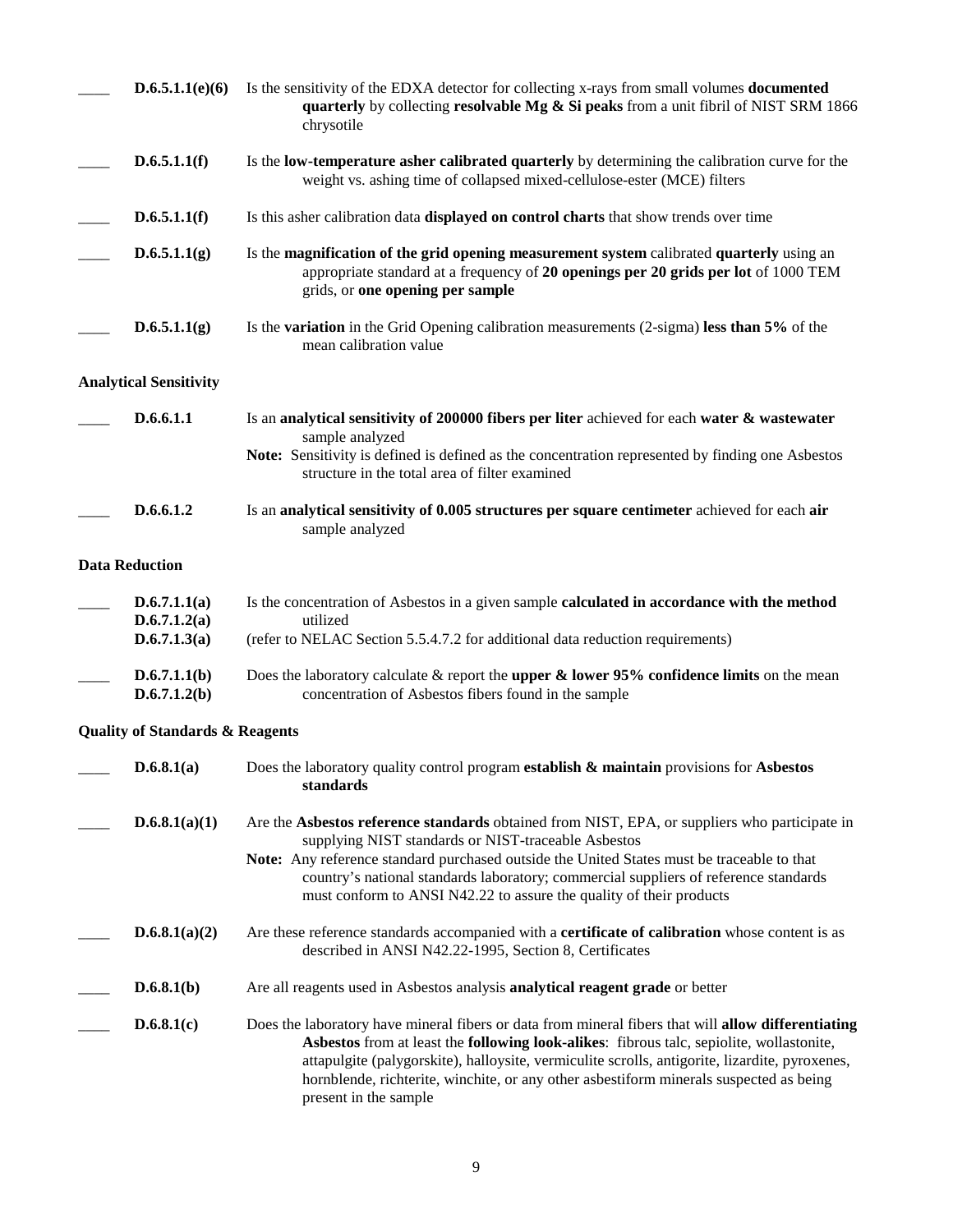## **PHASE CONTRAST MICROSCOPY**

### **Negative Controls:**

| D.6.1.2                                   | Are at least 2 field blanks (or 10% of total samples, whichever is greater) submitted for analysis<br>with each set of samples                                                                                                                                      |
|-------------------------------------------|---------------------------------------------------------------------------------------------------------------------------------------------------------------------------------------------------------------------------------------------------------------------|
|                                           | Note: Field blanks are handled in the same manner as the associated samples, except that air is not<br>drawn through the blank sample; the blank cassette is opened for about 30 seconds at the<br>same time that other cassettes are opened just prior to analysis |
|                                           |                                                                                                                                                                                                                                                                     |
| D.6.1.2                                   | Is the identity of the blank filters unknown to the counters until all counts have been completed                                                                                                                                                                   |
| D.6.1.2                                   | Does the laboratory report possible contamination of the samples if a field blank yields greater<br>than 7 fibers per graticule fields                                                                                                                              |
|                                           | Note: Results from field blank samples are used in the calculation to determine final airborne<br>fiber concentration                                                                                                                                               |
| <b>Test Variability / Reproducibility</b> |                                                                                                                                                                                                                                                                     |
| D.6.2.2(a)                                | Does the laboratory implement an interlaboratory quality control program that includes<br>participation of at least 2 other independent laboratories                                                                                                                |
| D.6.2.2(a)                                | Does the laboratory participate in round robin testing every 6 months with those other<br>laboratories, by submitting slides typical of its own workload for use in this program                                                                                    |
| D.6.2.2(a)                                | Is the round robin designed $\&$ results analyzed with appropriate statistical methodology, with<br>the results posted in each laboratory to keep the microscopists informed                                                                                        |
| D.6.2.2(b)                                | Does each analyst select & count a prepared slide from a reference slide library on each day on<br>which air counts are performed                                                                                                                                   |
| D.6.2.2(b)                                | Are the Asbestos reference slides prepared using well-behaved samples taken from the laboratory<br>workload, with the fiber densities covering the entire range routinely analyzed by the<br>laboratory                                                             |
| D.6.2.2(b)                                | Are the reference slides <b>counted by all analysts</b> to establish an original standard deviation $\&$<br>corresponding limits of acceptability                                                                                                                   |
| D.6.2.2(b)                                | Are the results of the daily reference sample analysis compared to the statistically derived<br>acceptance limits using a control chart or database                                                                                                                 |
| D.6.2.2(b)                                | Is the inter-analyst precision posted in each laboratory to keep the microscopists informed                                                                                                                                                                         |
| D.6.3.2(a)                                | Are blind recounts by the same analyst performed on 10% of the filters counted, with a test for<br>type II error performed to determine whether a pair of counts by the same analyst on the<br>same slide should be rejected due to non-random fiber distribution   |
| D.6.3.2(a)                                | If a pair of counts is rejected by this test, are the <b>remaining samples</b> in the set <b>recounted</b> , with the<br>new counts tested against the first counts<br>Note: All rejected paired counts shall be discarded                                          |
| D.6.3.2(b)                                | Have all individuals performing airborne fiber analysis taken the NIOSH Fiber Counting Course<br>for sampling & evaluating airborne Asbestos dust, or an equivalent course                                                                                          |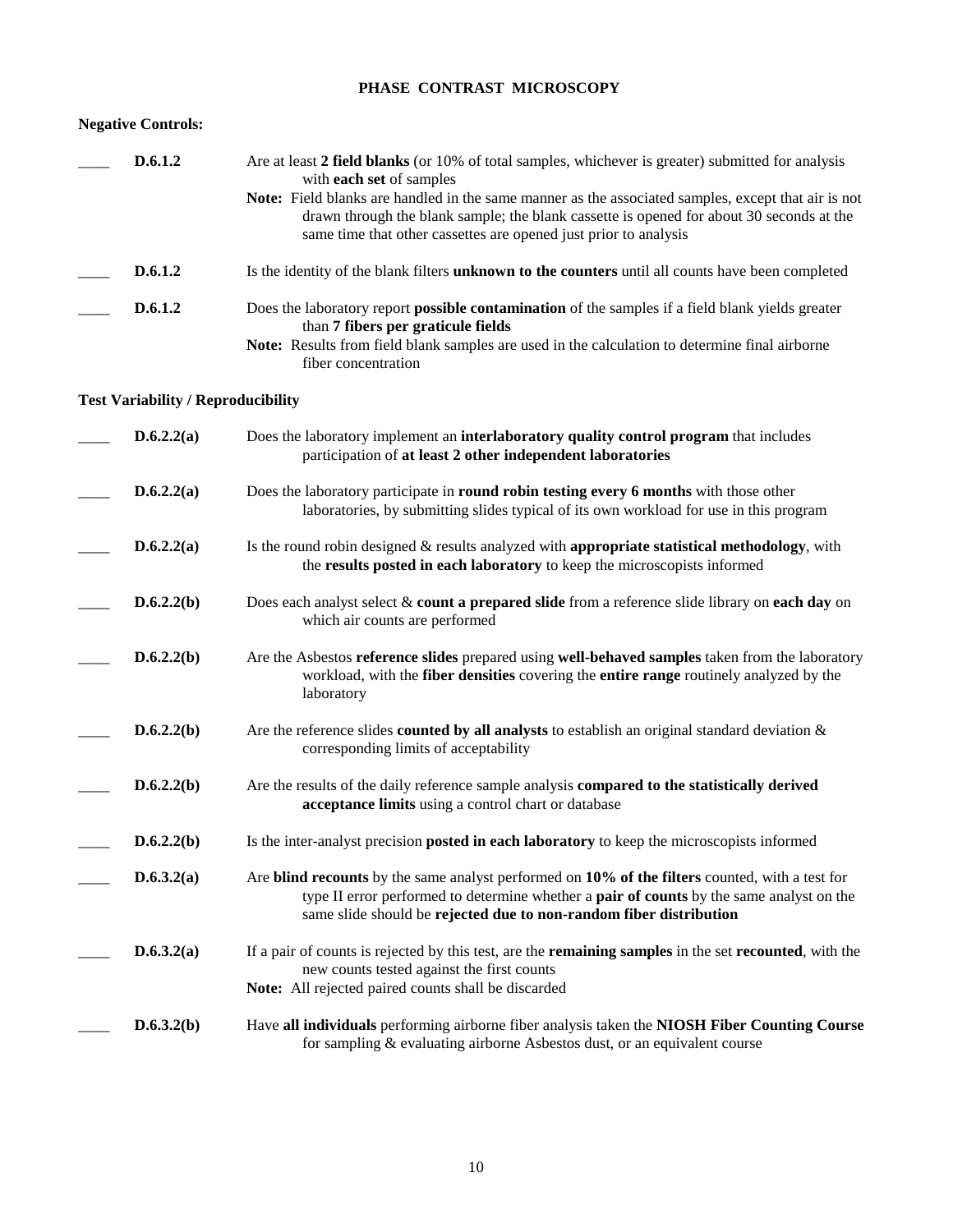| D.6.3.2(c)                                 | Has the laboratory participated in a <b>national sample testing scheme</b> , such as the Proficiency<br>Analytical Testing (PAT) program or the Asbestos Analysts Registry (AAR) program,<br>both sponsored by AIHA, or equivalent                                                          |
|--------------------------------------------|---------------------------------------------------------------------------------------------------------------------------------------------------------------------------------------------------------------------------------------------------------------------------------------------|
| <b>Asbestos Calibration</b>                |                                                                                                                                                                                                                                                                                             |
| D.6.5.2(a)                                 | Does the analyst use the telescope ocular (or Bertrand lens) supplied by the manufacturer daily<br>to ensure that the <b>phase rings</b> (annular diaphragm $\&$ phase-shifting elements) are<br>concentric                                                                                 |
| D.6.5.2(b)                                 | Is the phase-shift limit of detection of the microscope checked monthly or after modification or<br>relocation using a HSE/NPL phase-contrast test slide for analyst / microscope<br>combination                                                                                            |
|                                            | <b>Note:</b> This ensures achievement of a minimum detectable fiber diameter, e.g., <0.25 um                                                                                                                                                                                                |
| D.6.5.2(c)                                 | Prior to ordering the Walton-Beckett graticule, is calibration performed to obtain a counting area<br>100 um in diameter at the image plane of the microscope                                                                                                                               |
|                                            | <b>Note:</b> The diameter of the circular counting area $\&$ the disc diameter must be specified when<br>ordering the graticule                                                                                                                                                             |
| D.6.5.2(c)                                 | Is the microscope field diameter checked to a tolerance of $100 +/- 2$ um with a stage micrometer<br>upon receipt of the graticule from the manufacturer                                                                                                                                    |
| D.6.5.2(c)                                 | Is the field diameter <b>recalibrated to determine the field area</b> when changes (e.g., zoom<br>adjustment, disassembly, replacement, etc.) occur in the eyepiece-objective-reticle<br>combination, or when there is a change in the interpupillary distance (i.e., change in<br>analyst) |
| D.6.5.2(c)                                 | Is the acceptable range for the field area 0.00754-0.00817 square millimeters<br><b>Note:</b> The actual field area must be documented & used                                                                                                                                               |
| <b>Analytical Sensitivity</b>              |                                                                                                                                                                                                                                                                                             |
| D.6.6.2                                    | Is the <b>normal quantitative working range</b> 0.04-0.50 fibers per square centimeter for a 1000-L<br>air sample, with the <b>ideal counting range</b> on the filter 100-1300 fibers per square<br>millimeter                                                                              |
| D.6.6.2                                    | Is the limit of detection less than 0.01 fibers per square centimeter for atmospheres free of<br>interferences                                                                                                                                                                              |
| <b>Data Reduction</b>                      |                                                                                                                                                                                                                                                                                             |
| D.6.7.2(a)                                 | Is the concentration of Asbestos in a given sample calculated in accordance with NIOSH 7400,<br>Issue 2, 15 August 1994, Sections 20 & 21<br>(refer to NELAC Section 5.5.4.7.2 for additional data reduction requirements)                                                                  |
| D.6.7.2(b)                                 | Does the laboratory <b>calculate &amp; report</b> intra-laboratory $\&$ inter-laboratory standard deviations<br>with each set of results                                                                                                                                                    |
| <b>Quality of Standards &amp; Reagents</b> |                                                                                                                                                                                                                                                                                             |
| D.6.8.2                                    | Do the testing reagents $\&$ devices (e.g., the HSE/NPL test slide $\&$ the Walton-Beckett graticule)                                                                                                                                                                                       |

conform to specifications in the test method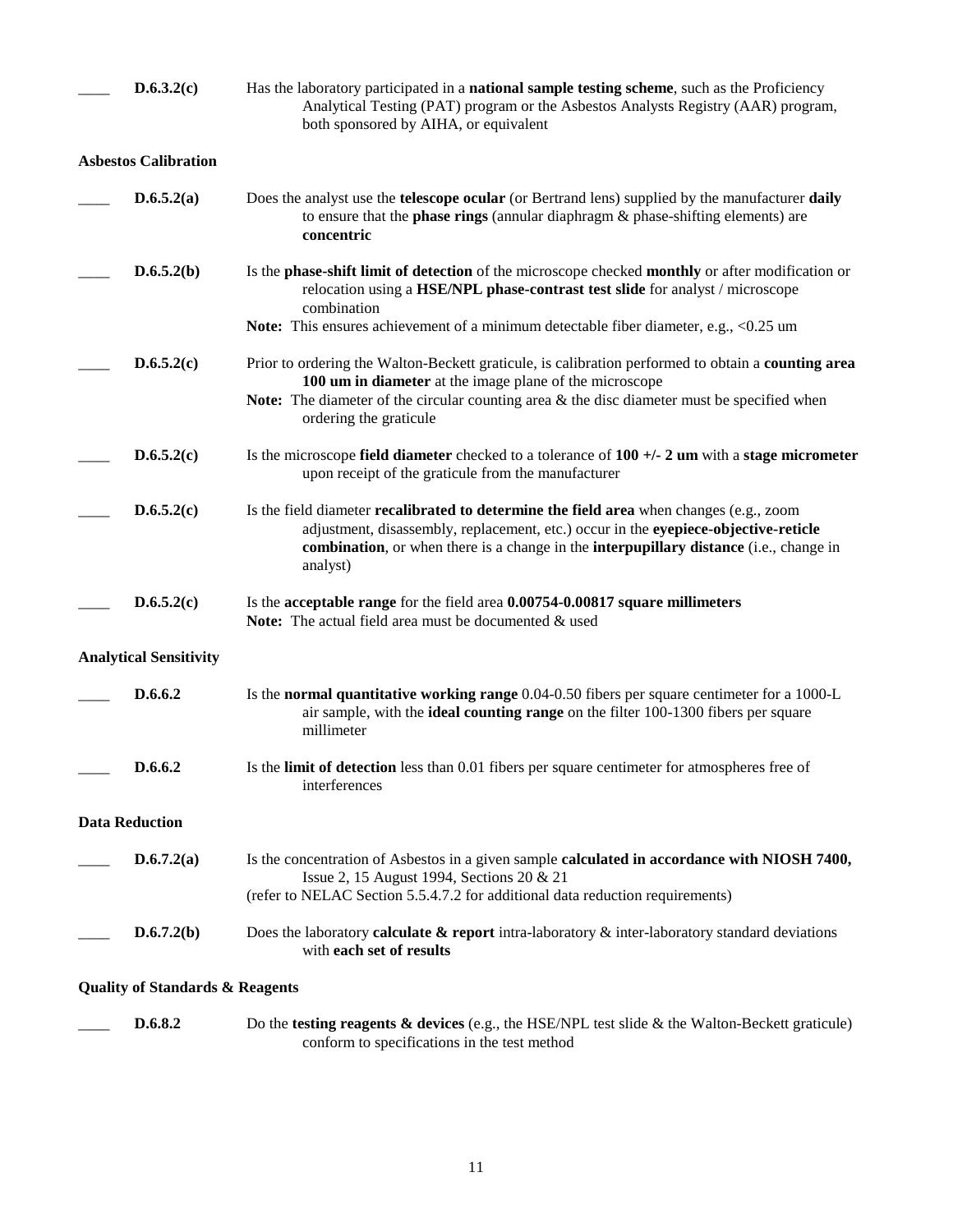## **POLARIZED LIGHT MICROSCOPY**

## **Negative Controls**

| D.6.1.3(a) | For friable materials is at least one blank slide prepared daily with every 50 samples analyzed,<br>whichever is less, by mounting a subsample of an <b>isotropic verified non-ACM</b> (non-<br>Asbestiform containing material such as fiberglass in SRM 1866) in a drop of <b>immersion</b><br>oil on a clean slide, rubbing preparation tools in the mount, $\&$ placing a clean coversily<br>on the drop |
|------------|--------------------------------------------------------------------------------------------------------------------------------------------------------------------------------------------------------------------------------------------------------------------------------------------------------------------------------------------------------------------------------------------------------------|
| D.6.1.3(a) | Is the <b>entire coversity area scanned</b> to detect any Asbestos contamination                                                                                                                                                                                                                                                                                                                             |
| D.6.1.3(a) | Is a blank slide prepared after every 20 uses of each piece of <b>homogenization</b> equipment, by<br>homogenizing an isotropic verified non-ACM in the clean equipment, a slide prepared<br>with the material, & the slide scanned for Asbestos contamination                                                                                                                                               |
| D.6.1.3(b) | For <b>non-friable materials</b> is at least one non-ACM non-friable material prepared $\&$ analyzed with<br>every 20 samples analyzed<br><b>Note:</b> The non-ACM must go through the full preparation & analysis regimen for the type of<br>analysis being performed                                                                                                                                       |

## **Test Variability / Reproducibility**

| D.6.2.1.3<br>D.6.2.3    | Is at least 30% of the laboratory's bulk sample QC analyses performed on samples containing<br>1-10% Asbestos                                                                                                                                                                                                               |
|-------------------------|-----------------------------------------------------------------------------------------------------------------------------------------------------------------------------------------------------------------------------------------------------------------------------------------------------------------------------|
| D.6.2.1.3(a)<br>D.6.2.3 | Are at least one out of 50 bulk Asbestos samples reanalyzed by the same analyst<br>Note: For single-analyst laboratories, this frequency must be at least one every 10 bulk samples                                                                                                                                         |
| D.6.2.1.3(b)<br>D.6.2.3 | Are at least one out of 15 bulk Asbestos samples reanalyzed by another analyst                                                                                                                                                                                                                                              |
| D.6.2.1.3(b)<br>D.6.2.3 | Are additional reanalyses performed, possibly including another analyst, to resolve discrepancies<br>when classification errors occur, when asbestos identification errors occur, or when<br>inter-analyst precision is found to be unacceptable                                                                            |
| D.6.2.1.3(c)<br>D.6.2.3 | Does the laboratory <b>participate in round robin testing</b> with at least one other laboratory, with<br>bulk Asbestos samples sent to this laboratory at least 4 times per year                                                                                                                                           |
| D.6.2.1.3(c)<br>D.6.2.3 | Are the bulk Asbestos round robin samples previously analyzed as QC samples, with the results of<br>round robin analyses assessed in accordance with QC requirements<br>Note: As a minimum, the QC requirements must address misclassifications (false positives, false<br>negatives) & misidentification of asbestos types |
| D.6.3.3(a)              | For friable materials is at least one out of 100 samples analyzed a standard or reference sample<br>that has been routinely resubmitted to determine analyst's precision & accuracy                                                                                                                                         |
| D.6.3.3(a)              | Do at least half of these reference samples contain between 1-10% Asbestos                                                                                                                                                                                                                                                  |
| D.6.3.3(b)              | For <b>non-friable materials</b> is at least one out of 100 samples analyzed a <b>verified quantitative</b><br>standard that has been routinely resubmitted to determine analyst precision $\&$ accuracy                                                                                                                    |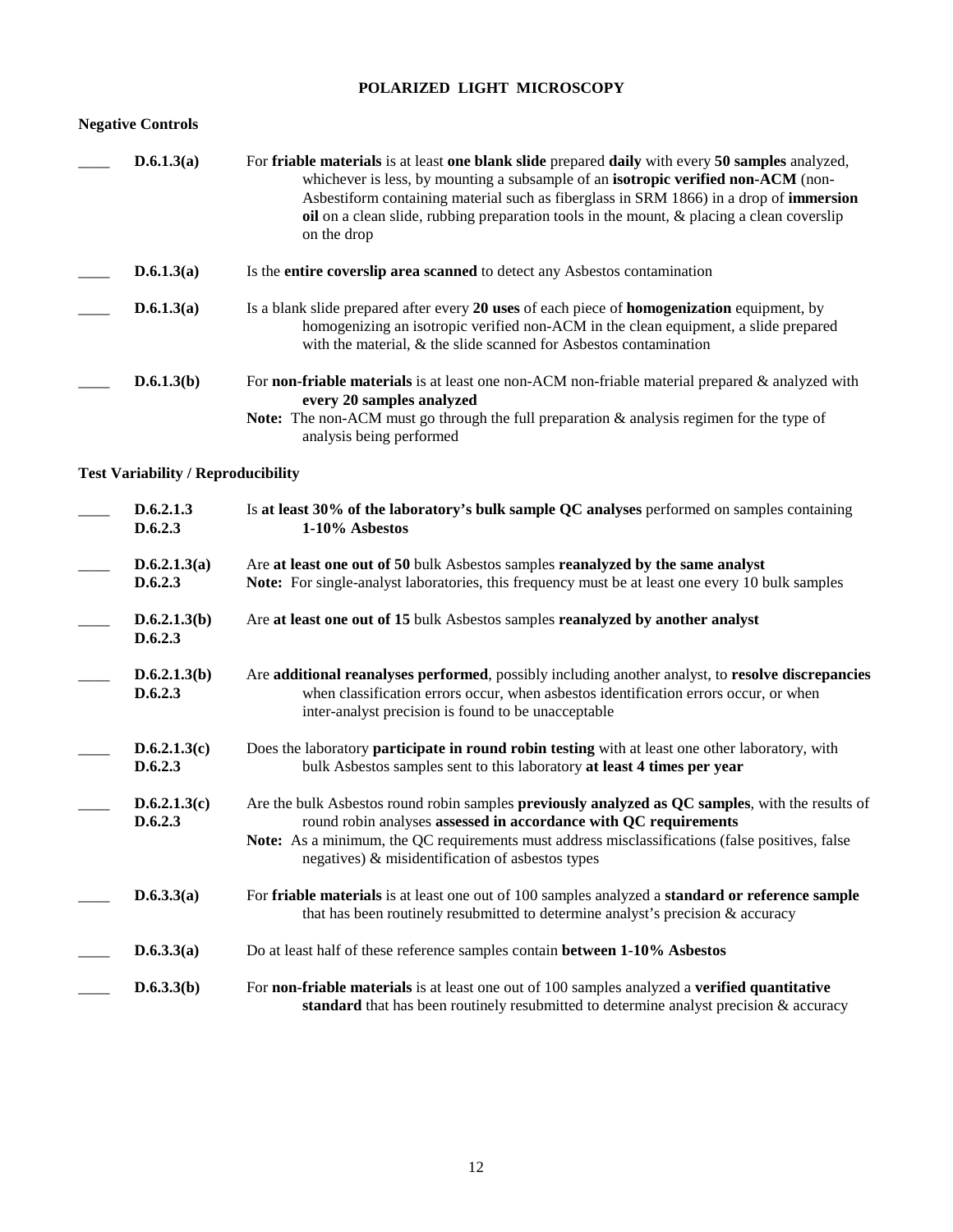### **Asbestos Calibration**

| D.6.5.3(a)                                 | Is a properly aligned polarized light microscope utilized $\&$ aligned before each use                                                                                                                                                                                                                                                                                                                               |
|--------------------------------------------|----------------------------------------------------------------------------------------------------------------------------------------------------------------------------------------------------------------------------------------------------------------------------------------------------------------------------------------------------------------------------------------------------------------------|
| D.6.5.3(b)                                 | Does the laboratory have $\&$ use the full range of refractive index liquids within 1.49-1.72 in<br>intervals of 0.005 or less, plus refractive index liquids for dispersion staining,<br>high-dispersion series 1.550, 1.605, & 1.680                                                                                                                                                                               |
| D.6.5.3(b)                                 | Are the <b>refractive index liquids</b> calibrated at first use $\&$ semiannually (or next use if less frequent)<br>to an accuracy of 0.004, with a temperature accuracy of 2 degrees Celsius, by using a<br>refractometer or RI (refractive index) glass beads                                                                                                                                                      |
| <b>Analytical Sensitivity</b>              |                                                                                                                                                                                                                                                                                                                                                                                                                      |
| D.6.6.3                                    | Does the laboratory utilize a test method that <b>provides a limit of detection</b> appropriate & relevant<br>for the intended use of the data                                                                                                                                                                                                                                                                       |
| D.6.6.3                                    | Is the limit of detection <b>determined by the protocol</b> in the test method or applicable regulation                                                                                                                                                                                                                                                                                                              |
| <b>Data Reduction</b>                      |                                                                                                                                                                                                                                                                                                                                                                                                                      |
| D.6.7.3(a)                                 | Is the concentration of Asbestos in a given sample calculated in accordance with the method<br>utilized<br>(refer to NELAC Section 5.5.4.7.2 for additional data reduction requirements)                                                                                                                                                                                                                             |
| D.6.7.3(b)                                 | Does the laboratory determine precision $\&$ accuracy for the percent Asbestos range involved                                                                                                                                                                                                                                                                                                                        |
| <b>Quality of Standards &amp; Reagents</b> |                                                                                                                                                                                                                                                                                                                                                                                                                      |
| D.6.8.1(a)<br>D.6.8.3                      | Does the laboratory quality control program establish $\&$ maintain provisions for Asbestos<br>standards                                                                                                                                                                                                                                                                                                             |
| D.6.8.1(a)(1)<br>D.6.8.3                   | Are the Asbestos reference standards obtained from NIST, EPA, or suppliers who participate in<br>supplying NIST standards or NIST-traceable Asbestos<br>Note: Any reference standard purchased outside the United States must be traceable to that<br>country's national standards laboratory; commercial suppliers of reference standards<br>must conform to ANSI N42.22 to assure the quality of their products    |
| D.6.8.1(a)(2)<br>D.6.8.3                   | Are these reference standards accompanied with a <b>certificate of calibration</b> whose content is as<br>described in ANSI N42.22-1995, Section 8, Certificates                                                                                                                                                                                                                                                     |
| D.6.8.1(b)<br>D.6.8.3                      | Are all reagents used in Asbestos analysis analytical reagent grade or better                                                                                                                                                                                                                                                                                                                                        |
| D.6.8.1(c)<br>D.6.8.3                      | Does the laboratory have mineral fibers or data from mineral fibers that will allow differentiating<br>Asbestos from at least the following look-alikes: fibrous talc, sepiolite, wollastonite,<br>attapulgite (palygorskite), halloysite, vermiculite scrolls, antigorite, lizardite, pyroxenes,<br>hornblende, richterite, winchite, or any other asbestiform minerals suspected as being<br>present in the sample |

COMMENTS: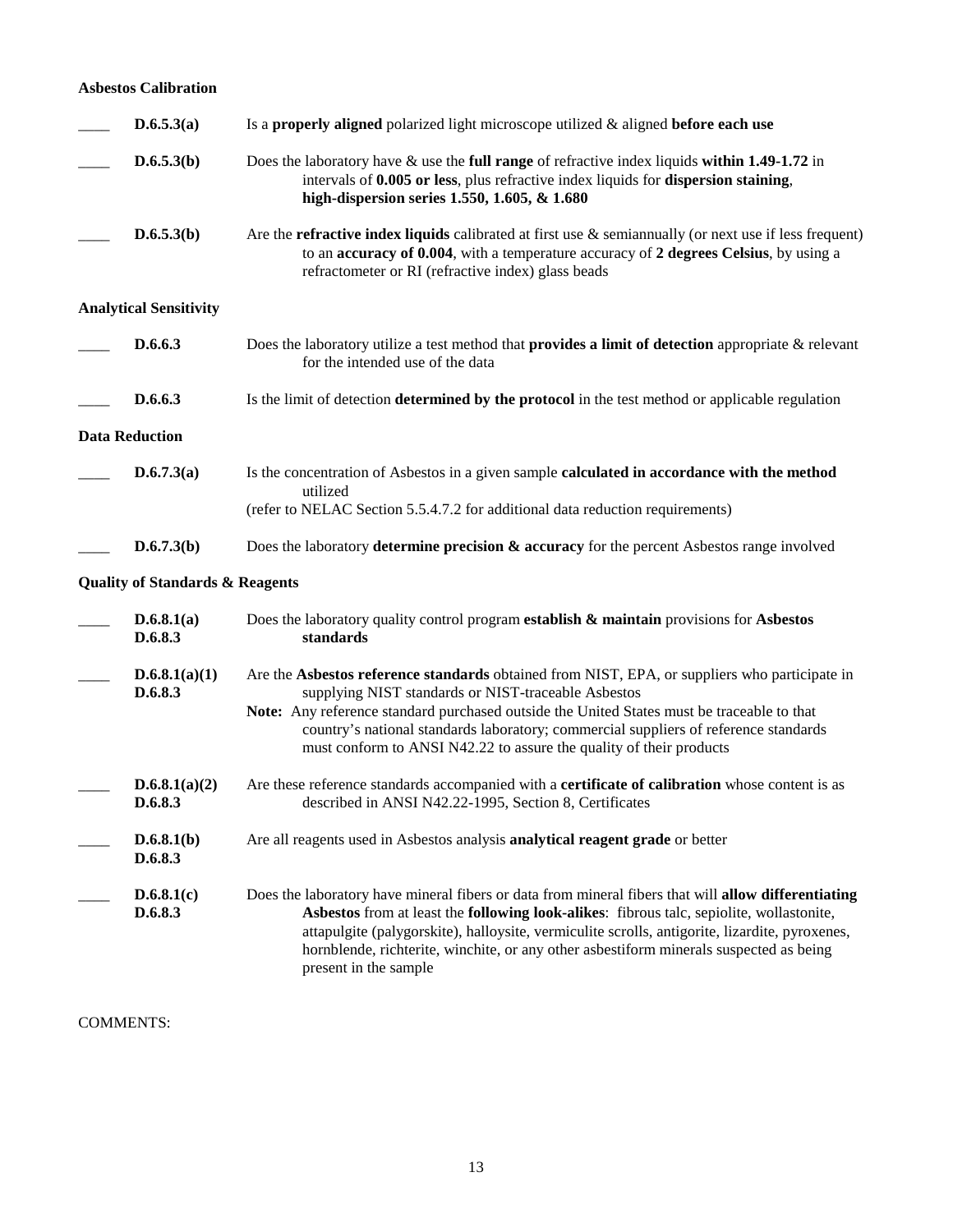#### **EPA 100.1, 100.2; 40 CFR Part 763, App. A to Subpart E**

 Transmission Electron Microscope, 80 kV accelerating potential, magnification > 20000 Energy-dispersive X-Ray Analyzer (EDXA) Vacuum Evaporator, with rotating stage, for carbon deposition onto membrane filter Polycarbonate Membrane Filters, 0.1-um pore size (EPA 100.1) Mixed Cellulose Ester Fiber Filters, 0.22-um pore size (EPA 100.2 & 40 CFR Part 763) Mixed Cellulose Ester Fiber support filters, < 5-um pore size Electron Microscope Grids, 200-mesh, copper & gold Chloroform, to dissolve polycarbonate filter Acetone, or 35% Dimethylformamide/Acetic Acid, to dissolve cellulose fiber filters Asbestos Standards, NIST-traceable, reference fiber suspension & bulk materials Interference Minerals (antigorite, attapulgite, halloysite, horneblende, pyroxenes, sepiolite, vermiculite) NIST Standard Reference Materials (SRM) for Chrysotile unit fibrils, Amosite, & Crocidolite NIST SRM for Anthophyllite, Tremolite, & Actinolite Carbon Grating Replica, for TEM magnification calibration Silicate Mineral Standards (NIST SRM or Riebeckite, Chrysotile, Halloysite, Phlogopite, Wollastonite, & Bustamite), to determine EDXA k-factors of Na, Fe, Mg, Al, & Ca relative to Si Gold sputtered on carbon-coated TEM grid, to determine the TEM Camera Constant Aluminum thin film on carbon-coated copper TEM grid, to calibrate EDXA

#### **40 CFR Part 763, App. E to Subpart E**

 Polarized Light Microscope, with polarizer, analyzer, port for wave retardation, graduated rotating stage Binocular Microscope, 10-45x, for Bulk Asbestos only Refractive Index Liquids, 1.490-1.570 & 1.590-1.720 in increments of 0.002 or 0.004 Refractive Index Liquids for dispersion staining, 1.550, 1.605, &1.630 Asbestos Reference Samples

#### **40 CFR Part 763.121, App. A**

Positive Phase Contrast Microscope

COMMENTS: List any test instruments, support equipment, & laboratory work areas that do not meet the above Standards

5.1.1 Does the laboratory fulfill the initial instrument calibration requirements contained in the **mandated test methods & regulations**

 EDXA Aluminum K-alpha peak at 1.47-1.49 keV & Copper K-alpha peak at 8.03-8.05 keV (done monthly) EDXA Resolution of Crocidolite Na K-alpha emission & TEM grid Cu L emission (done monthly) EDXA Copper K-alpha emission 8.03-8.05 keV (performed each day of use)

 COMMENTS: List individual analytes and specific details where the above NELAC Standards are not being fulfilled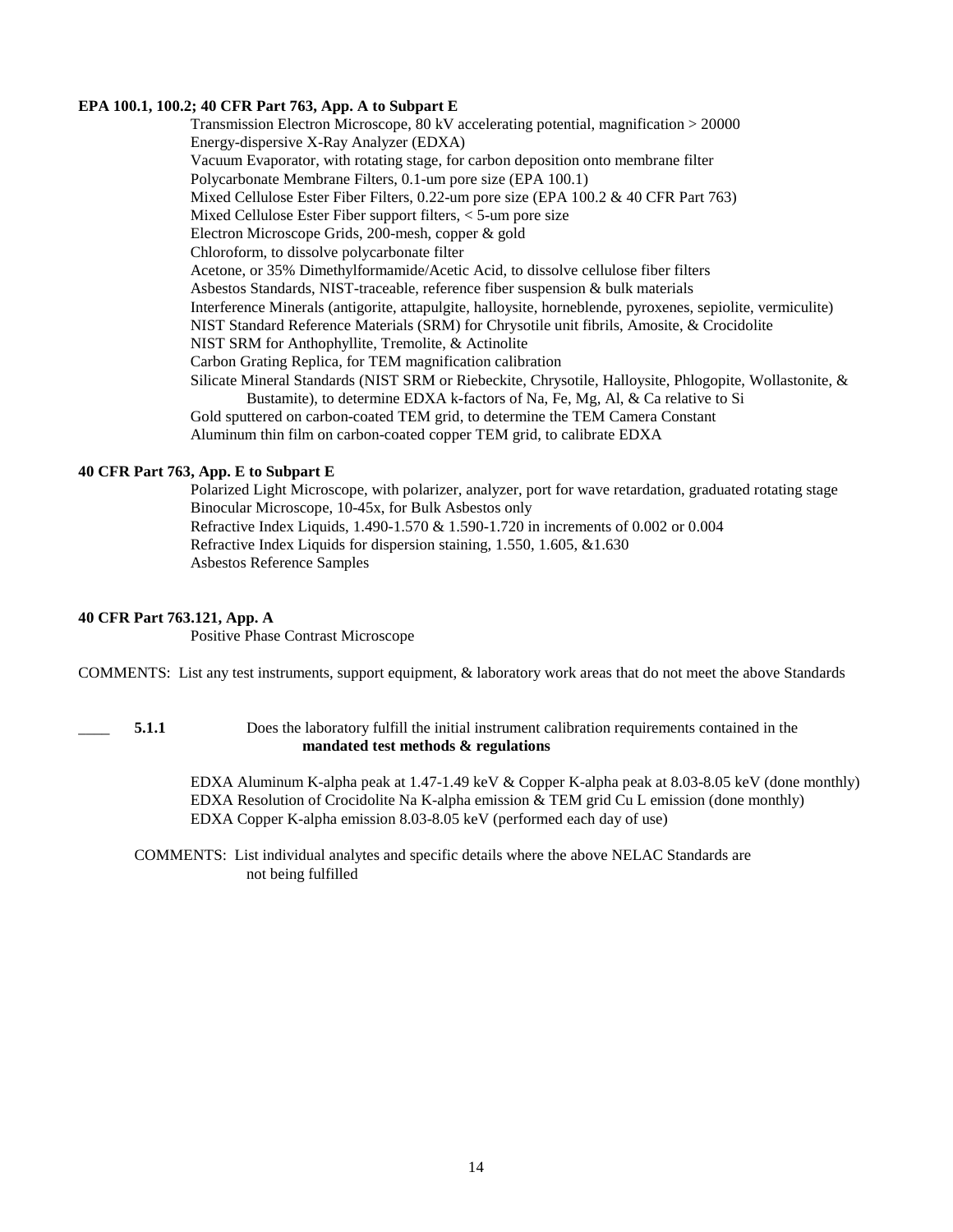#### \_\_\_\_ **5.1.1** Does the laboratory fulfill **additional requirements** specified in the **mandated test methods**

#### **AHERA & NISTIR Quality Control requirements**

TEM grid opening sizes measured on 20 openings on 20 grids for each lot of 1000 TEM grids received,

OR TEM grid opening size measured on 1 grid opening for each sample

At least 3 TEM grids prepared for each sample

Daily system & alignment checks of the TEM and the eucentric goniometer

Blank analyzed each preparation batch or every 10 samples

Results < 10000 Fibers per Liter for fibers over 10 um length (in water)

Results < 50000 Fibers per Liter (all Asbestos fibers in water)

Results  $\lt 18$  fibers/mm2 (average)  $\< 53$  fibers/mm2 (maximum for any blank) on TEM grid (criteria for air sample preparation clean room)

Replicate count of fibers in same TEM grid openings, at least one sample out of 100 analyzed

Duplicate sample analysis for every 100 samples analyzed

 Hand-calculation of automated data reduction, or independent hand-recalculation, one sample out of 100 analyzed Record & verify Selected Area Electron Diffraction (SAED) patterns & X-ray spectrum,

 one sample out of every 5 analyzed (micrograph # & spectrum filename recorded on count sheet) Laboratory Control Sample analyzed (from reference suspension), performed during Analyst training

(Initial Demonstration of Capability) & during comparisons with unknowns

Analysis of SRM, yearly for each Analyst (On-going Demonstration of Capability)

 **Note:** Unit Chrysotile fibers visible, tubular structure resolvable, ED patterns easily achieved, Mg & Si peaks resolved in EDXA spectrum, Na in Crocidolite resolvable

### **TEM Grid Acceptance Criteria** (e.g., **EPA 100.2**, 11.23)

70% or more grid openings covered by the replica are intact

The replica is not folded or doubled

The replica is not too dark or display obvious visible filter structure due to incomplete dissolution

The grid is not too heavily loaded to obtain an accurate fiber count

Individual grid openings chosen for counting have  $\lt 5\%$  holes or tears in carbon film  $\< 25\%$  particulate coverage

**SDW Technical Notes & EPA 100.2**, 11.31-11.32 require a sensitivity of 200000 Fibers per Liter for each sample & an approximately equal # openings analyzed from each of the 3 TEM grids per sample

**Note:** Sensitivity is achieved by filtering sufficient amount of water sample, using a smaller-diameter membrane filter, & examining more TEM grid openings (**minimum of 4 required**)

### **SDW Technical Notes & EPA 100.2**, 11.26 Asbestos Fiber Counting Rules:

Count only fibers with Aspect Ratio  $> 3:1$  (length to width ratio) ( $> 5:1$  for air samples under 40 CFR 763) Bundles counted as 1 fiber as long as aspect ratio is met (maximum length of bundle relative to its mean width) Count fibers & bundles within clusters (fibers with  $>2$  intersections) or protruding from matrices as 1 fiber, as long as above criteria for fibers & bundles are met

 Count fibers intersecting top & left sides of TEM grid opening (fibers intersecting bottom & right sides not counted) Count only one end of the fiber (to avoid double-counting)

### **SDW Technical Notes & EPA 100.2**, 11.27-11.28 Asbestos Fiber Identification Criteria:

 Chrysotile: Examine characteristic SAED diffraction pattern; examine by EDXA if pattern not distinct Amphibole: Examine SAED for 0.53-nm layer spacing; examine X-ray spectra for elements & peak ratios